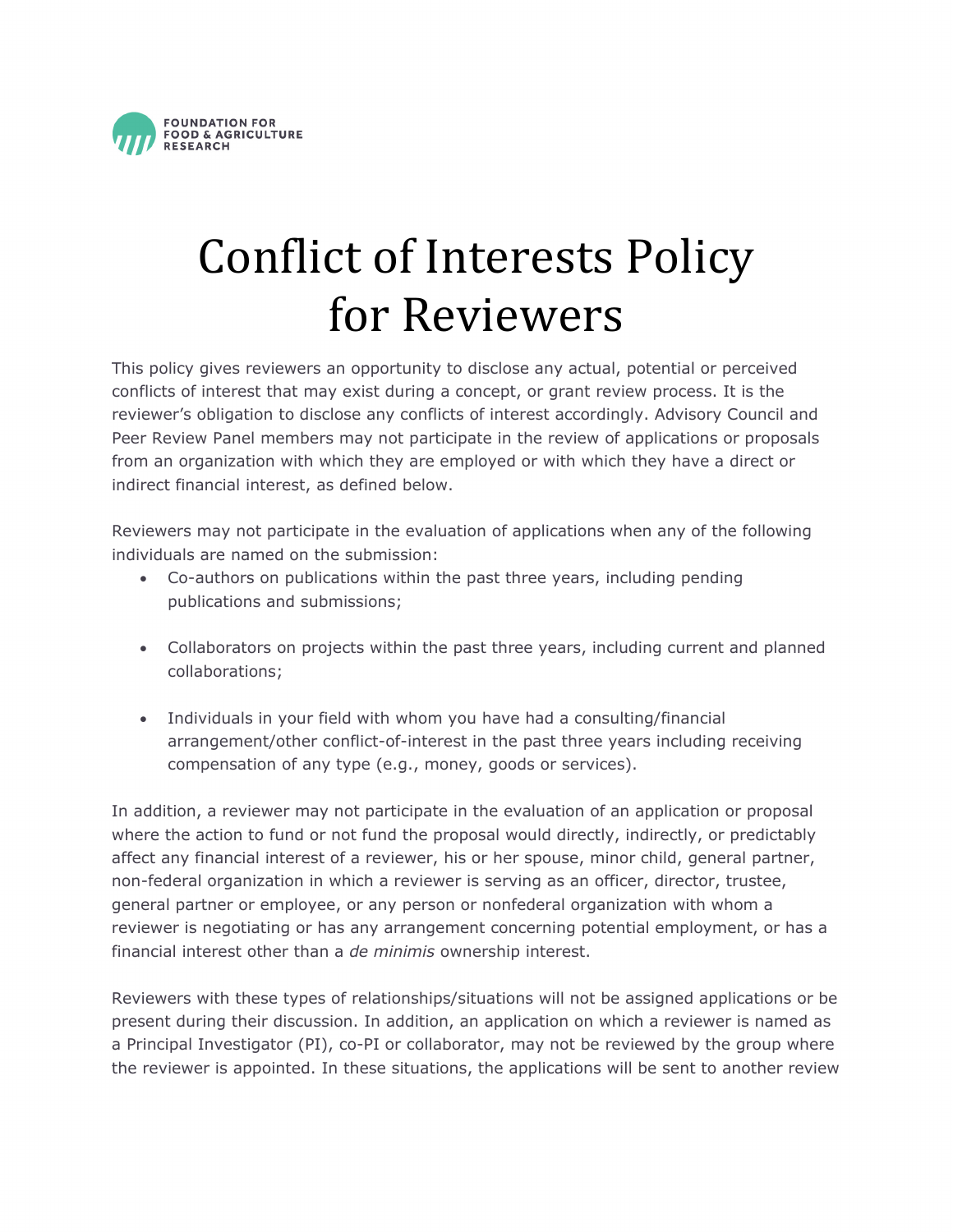

group or reviewed by adhoc reviewers, with final funding recommendations made by FFAR leadership.

Prior to participating in an Advisory Council or Peer Review Panel, invited review members will declare conflicts of interest in advance. FFAR staff may periodically request members to re-evaluate their conflicts of interest. Using this information, FFAR staff will strive to identify and avoid conflicts of interest before assigning proposals to reviewers. If members identify a conflict of interest after being assigned a proposal, the member must notify FFAR staff so the proposal can be reassigned to other nonconflicted reviewers. If a member discovers that he or she might have a conflict of interest, might present a conflict of interest, or might have the appearance of impairment of objectivity with any application or proposal, the member must immediately notify FFAR staff and refrain from further work as a reviewer until authorized to continue.

FFAR may take steps in response to a violation of the above policy to preserve the integrity of the FFAR review process. This includes, without limitation, terminating an Advisory Council or Peer Review Panel member's relationship with FFAR.

## Conflict of Interests Certification

I certify that I have read and understand the "FFAR Conflict of Interests Policy for Reviewers" as outlined above and I agree that:

- 1. To the best of my knowledge, I do not have a conflict of interest as described above and that my circumstances are not likely to raise the appearance of a conflict of interest, impropriety, or the appearance of impairment of objectivity with respect to deliberations or any concept, application or proposal I am asked to review or comment on;
- 2. If I discover that I might have a conflict of interest, might present a conflict of interest, or might have the appearance of impairment of objectivity while discussing concepts or any application or proposal, I will immediately inform the Scientific Program Director (SPD) or other designated FFAR staff and refrain from further work as a reviewer until authorized to continue; and
- 3. To refer all inquiries concerning the recruitment or review, including inquiries related to this Conflict of Interest Policy and/or Certification, to the SPD or other designated FFAR staff.